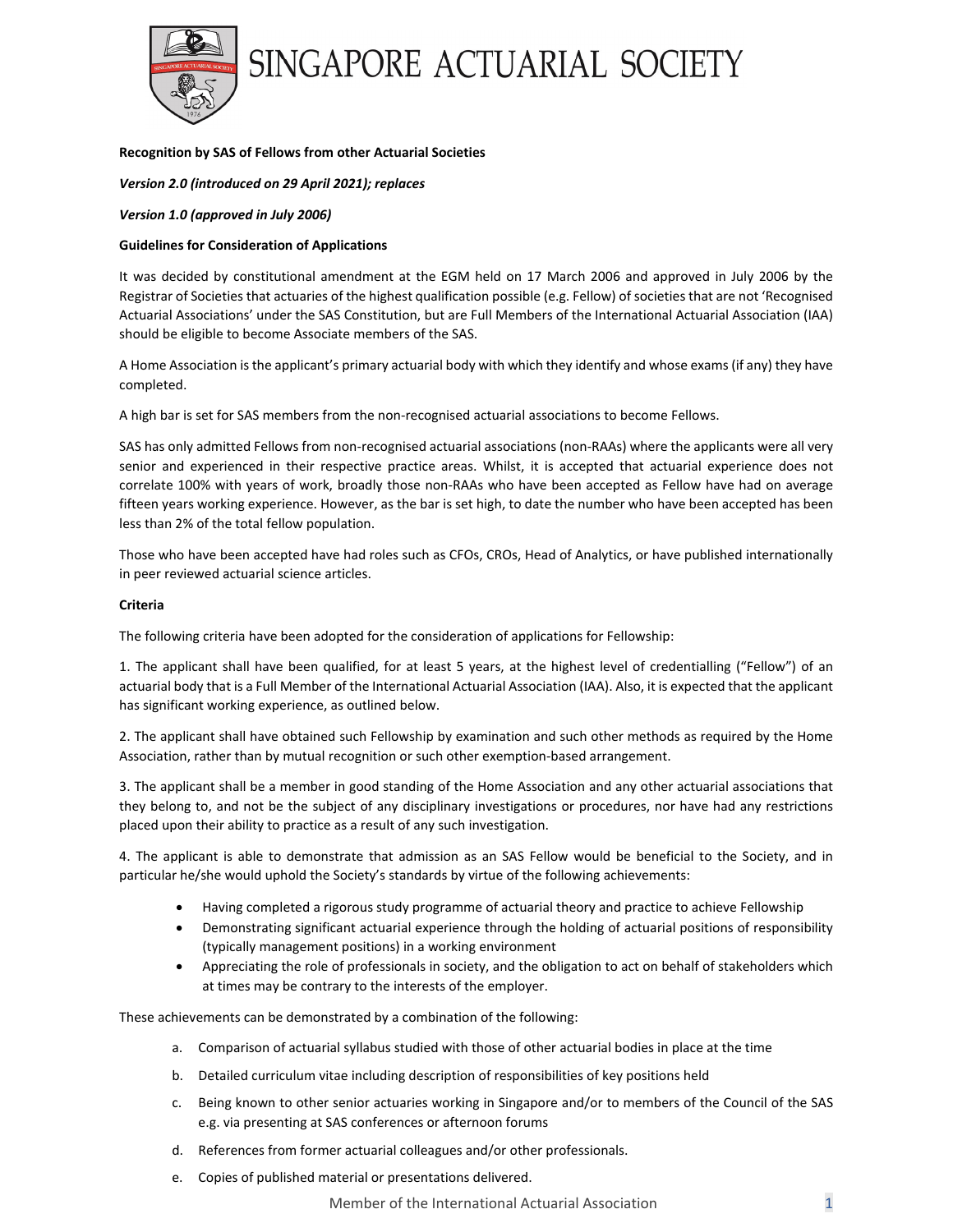

5. The applicant shall have a demonstrable interest in actuarial practice in Singapore. This could be demonstrated by a number of years of actively contributing to SAS's committees or working parties, being on Council, or publishing/presenting actuarial papers relevant to Singapore, so that a wider range of individuals would be able to attest to the individual's competences/skills.

6. This applicant will need to demonstrate the above to the satisfaction of two experienced SAS Fellows of Good Standing of their own choice (more credible if from different organisations), who will then be asked to provide an attestation (format below).

As with all membership applications, the decision to admit/upgrade members rests with the Council of the SAS. The Professional Affairs Committee will make a recommendation to Council. However, Council has delegated to PAC the authority to decline Fellowship applications from members of non-Recognised Actuarial Associations.

The Professional Affairs Committee will then review the application and may contact either or both of the selected Fellows and/or the applicant for further confirmation.

## **Definition of Good Standing with the Singapore Actuarial Society are based on the following conditions:**

- 1. Members Obligations are fulfilled
- 2. No financial dues (with the Singapore Actuarial Society)
- 3. Compliance with the Governance Documents
- 4. No ongoing obligations because of the Society's disciplinary proceedings
- 5. Not knowingly involved (other than as a victim) in any other matter which might bring the Society into disrepute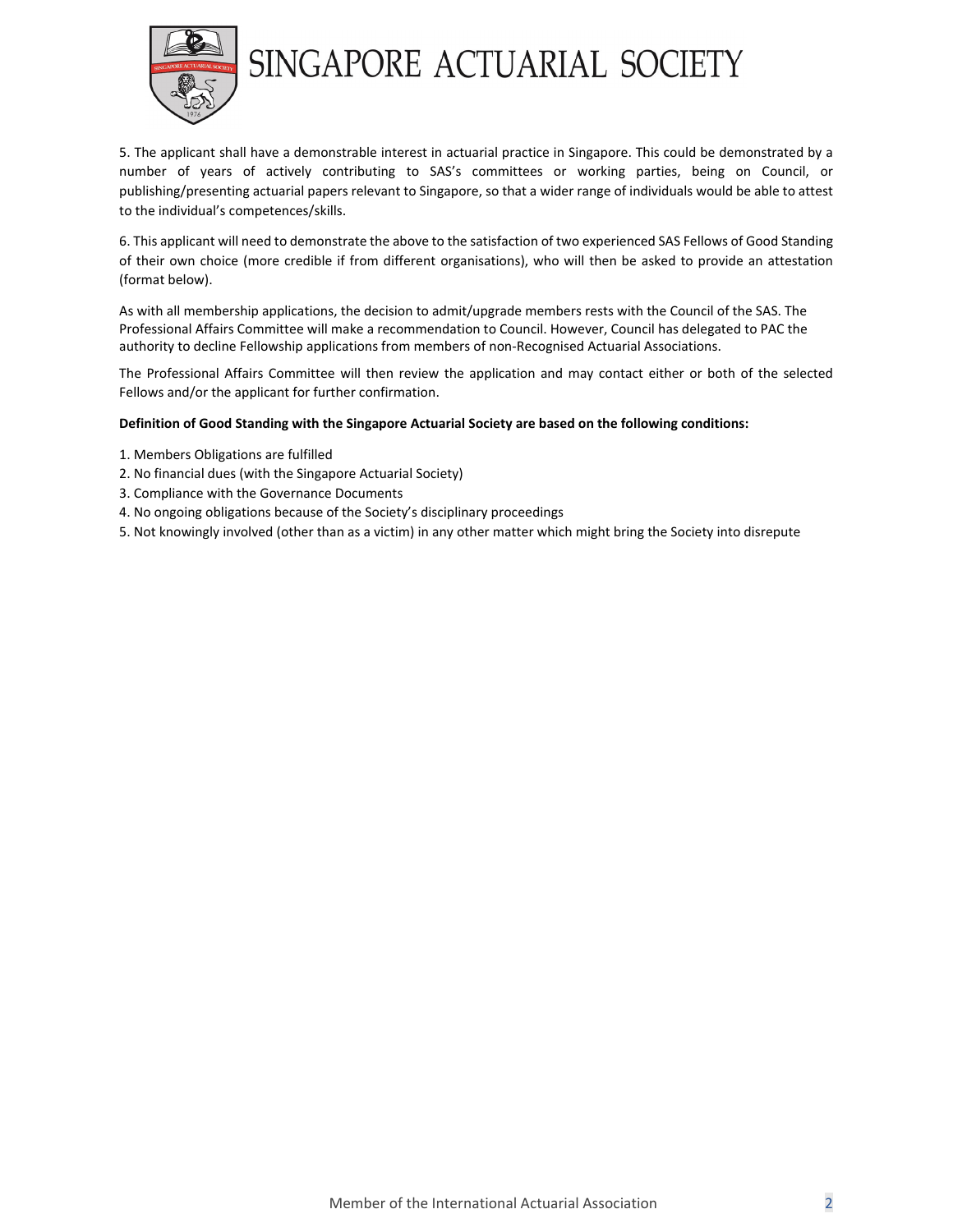

# **SUPPLEMENTARY APPLICATION FORM (FELLOWS OF NON‐RECOGNISED ACTUARIAL ASSOCIATIONS)**

# **Please read the current Guidelines for Recognition of Fellows (above) before completing this form.**

| Name of Actuarial Association<br>qualified with ("Home Association")                                                                                                                  |                                                      |                                                                                          |
|---------------------------------------------------------------------------------------------------------------------------------------------------------------------------------------|------------------------------------------------------|------------------------------------------------------------------------------------------|
| Contact details of Home Association                                                                                                                                                   | Phone number:                                        |                                                                                          |
| Secretariat                                                                                                                                                                           | Email address:                                       |                                                                                          |
| Date of highest qualification<br>("Fellowship") achieved in Home<br>Association                                                                                                       | Y<br>Y<br>D<br>$\Box$<br>M<br>M<br>Y<br>Y            | Method of Qualification:<br>Examination/Experience/Mutual<br>Recognition (please circle) |
| List membership of all other IAA Full<br>Member Association and your<br>standing in each of those<br>organisations (e.g. Fellow, Associate<br>etc.)                                   |                                                      |                                                                                          |
| List Any Periods of suspended<br>membership or Fellowship (for any<br>reason)                                                                                                         |                                                      |                                                                                          |
| Have you been subject to any<br>disciplinary action, past or pending,<br>by your Home Association or any<br>other Actuarial Association? (if yes,<br>please provide details)          |                                                      |                                                                                          |
| Estimated period of study for<br>Fellowship excluding any breaks<br>from study                                                                                                        |                                                      |                                                                                          |
| List subjects examined by Home<br>Association for Fellowship, and<br>indicate whether examined directly<br>or by exemption from other<br>institutions, including universities<br>etc. |                                                      |                                                                                          |
| List any other criteria for your<br>Fellowship such as university degree<br>or experience requirements etc.                                                                           |                                                      |                                                                                          |
| List any course focusing on<br>professionalism undertaken as part<br>of your Fellowship qualification.                                                                                | Course Name:<br>Date Completed:<br>Course Organiser: |                                                                                          |
| What is your actuarial interest in<br>Singapore (e.g. corporate role,<br>research body, statutory role etc)?                                                                          |                                                      |                                                                                          |
| How long have you undertaken this<br>role?                                                                                                                                            |                                                      |                                                                                          |
| What volunteering have you<br>undertaken for SAS e.g. presentation<br>at conference, significant<br>contribution to a working group etc.                                              |                                                      |                                                                                          |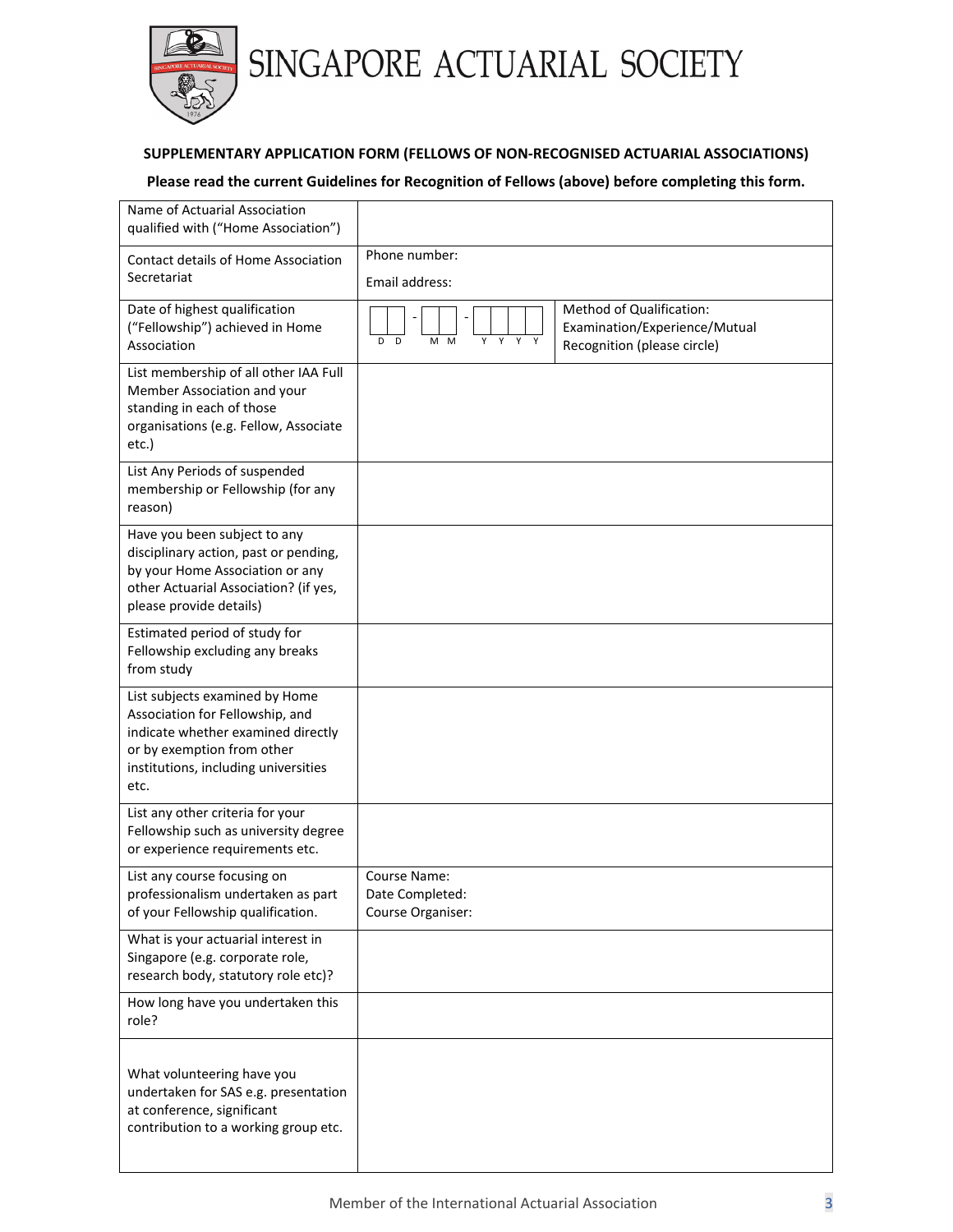

| Provide the names of 2 SAS Fellows<br>who support and have certified the<br>application. It is more credible if the<br>2 SAS Fellows are from different<br>organisations. | Name:<br>Phone:                                                                                                                                                                                                  | Email: |
|---------------------------------------------------------------------------------------------------------------------------------------------------------------------------|------------------------------------------------------------------------------------------------------------------------------------------------------------------------------------------------------------------|--------|
| Proposers and Seconders must also<br>be in Good Standing.                                                                                                                 | Name:<br>Phone:                                                                                                                                                                                                  | Email: |
| To further support the application,<br>please attach the following items:                                                                                                 | Detailed curriculum vitae<br>$\bullet$<br>Written references from present/former actuarial colleagues or other<br>$\bullet$<br>professionals<br>Copies of any published material or presentations delivered<br>٠ |        |

I hereby certify that:

- I am a member in good standing of the above named Home Association,
- I have obtained Fellowship of the Home Association via examination, not mutual recognition,
- I am not now, nor ever have been, the subject of any disciplinary actions or proceedings, nor
- have any restrictions been placed on my ability to practise as a result of any investigation,
- All of the statements I've made in this Supplementary Application Form are true and have been made in
- good faith.
- I understand that to continue as a member of the Society, I am expected to be in Good Standing (as defined in the Constitution).
- I agree to the SAS contacting any IAA member association for the purpose of verifying my status.

| ۰.<br><br>۰,<br>×<br>٠<br>×<br>× |
|----------------------------------|
|----------------------------------|

determines the contract of the contract of the Applicant's Signature: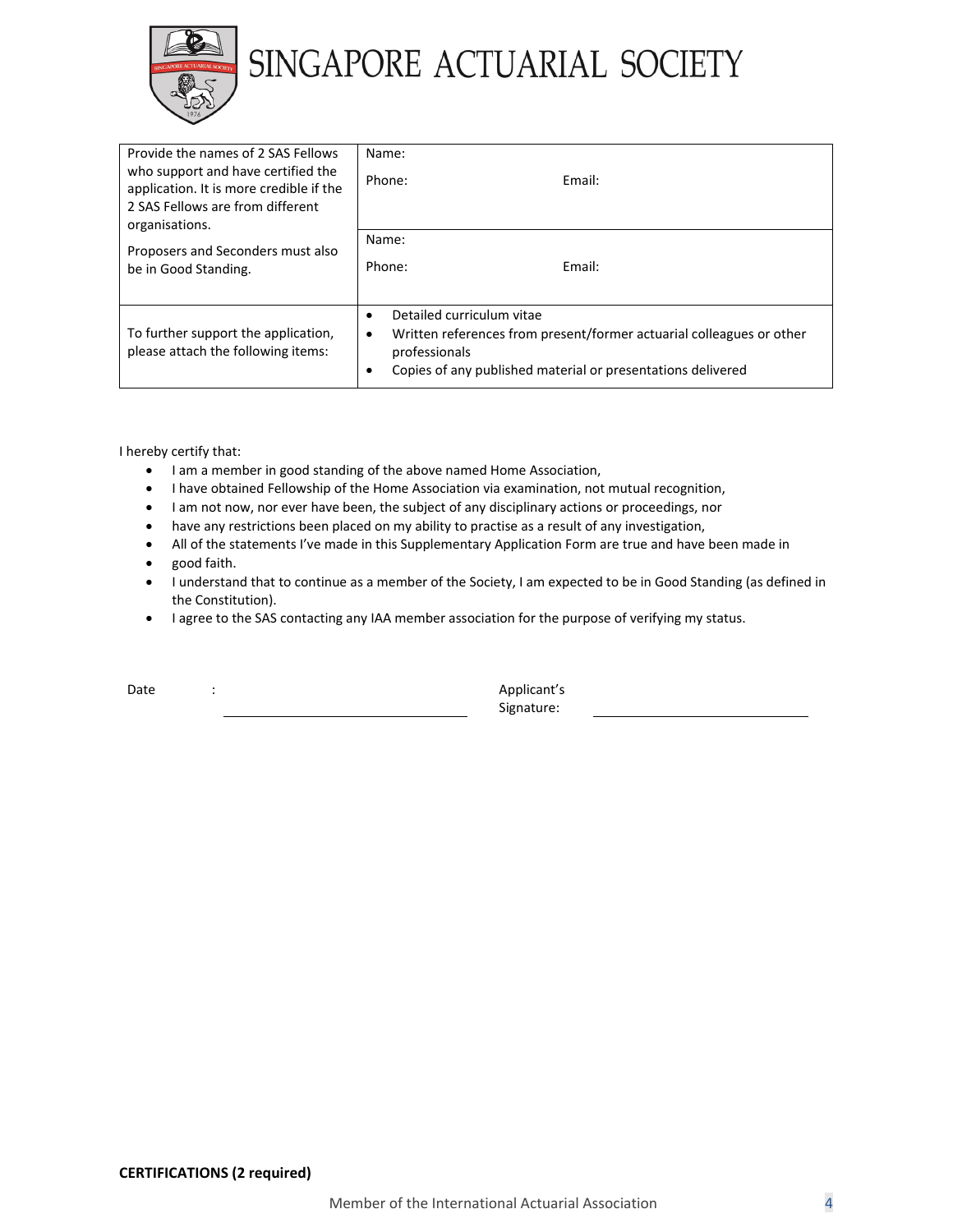

# **Please read the current Guidelines for Recognition of Fellows before completing this form.**

| Name of Certifier                                                                           |  |
|---------------------------------------------------------------------------------------------|--|
| How long have you known the applicant?                                                      |  |
| In what capacity have you known the<br>applicant?                                           |  |
| Please state if you are a direct report of the<br>applicant.                                |  |
| What actuarial work, if any, have you<br>conducted together with the applicant?             |  |
| Please comment on the applicant's work<br>with a particular emphasis on<br>professionalism. |  |

## **I, \_\_\_\_\_\_\_\_\_\_\_\_\_\_\_\_\_\_\_\_\_\_\_\_\_\_\_\_\_\_\_\_\_\_\_\_\_\_\_\_\_\_\_\_\_\_\_\_\_, a Fellow of the Singapore Actuarial Society in Good**

### **Standing hereby certify that:**

- I have read the applicant's attached application form and believe all statements to be true and be made in good faith.
- I know the applicant to be a capable professional who will uphold the standards of the SAS.
- I believe that the applicant meets the high bar to become a Fellow of SAS given the rigorous actuarial study programme that they have undertaken, and the level of managerial and professional seniority they have achieved. I am comfortable the candidate could take the role of an Appointed Actuary or Certifying Actuary in Singapore at this time having the necessary actuarial theory, practice and professionalism.
- I declare that I am in Good Standing (as defined in the Constitution).
- I have read the Guideline and believe the applicant meets the criteria set out in the Guideline. I understand that I may be asked to justify this statement to SAS Council.

Date: Certifier's Signature: